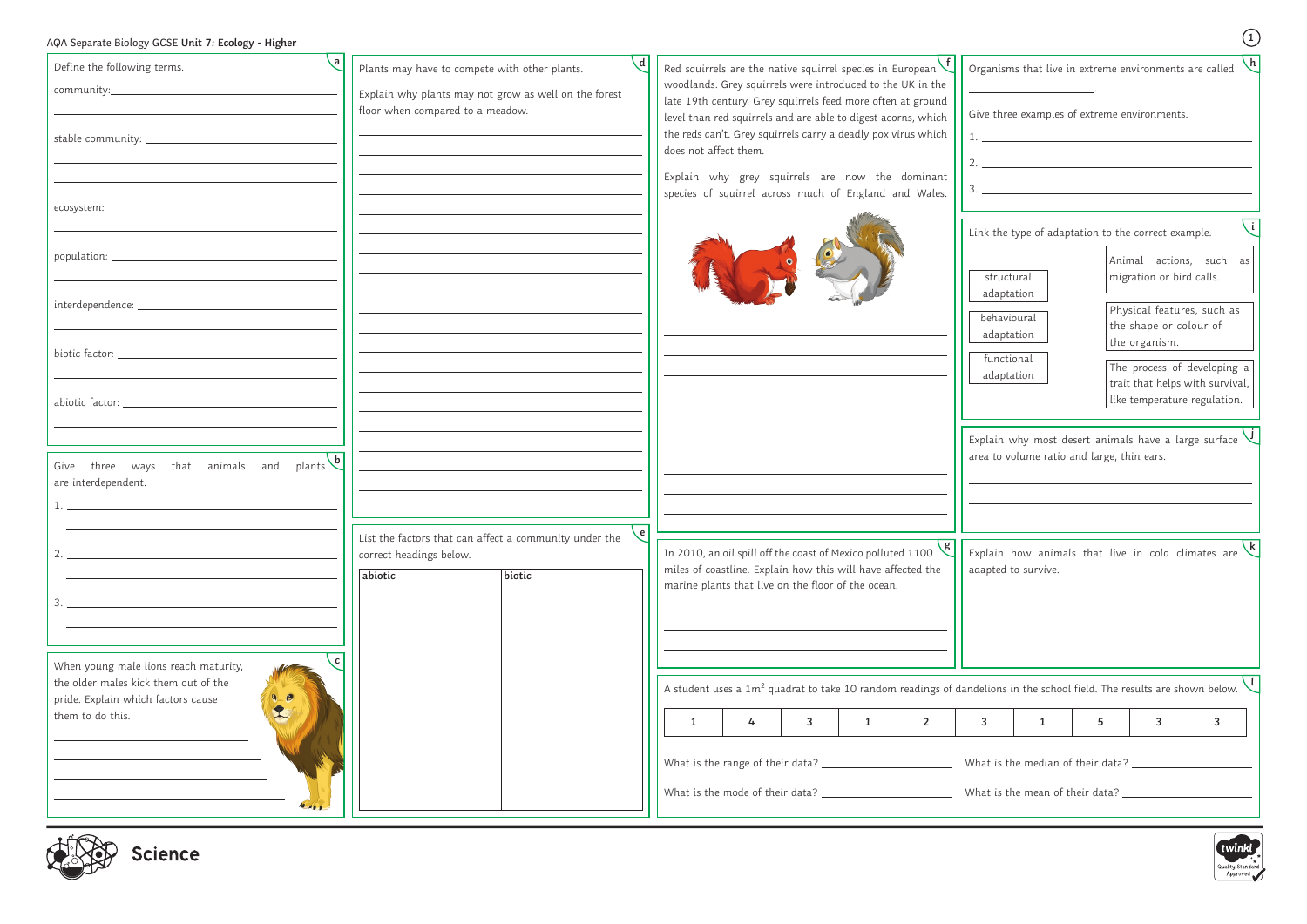| AQA Separate Biology GCSE Unit 7: Ecology - Higher                                                                                                          |                                                                                                                                                                            |                                                                                                                               | $\circled{2}$                                                                         |
|-------------------------------------------------------------------------------------------------------------------------------------------------------------|----------------------------------------------------------------------------------------------------------------------------------------------------------------------------|-------------------------------------------------------------------------------------------------------------------------------|---------------------------------------------------------------------------------------|
| <b>a</b><br>The illustration shows an ocean food chain.<br>Label each organism with their position in the chain and<br>what type of diet they eat (if any). | The numbers of predators and prey fall and rise in cycles. $\left\langle c\right\vert$<br>Use the graph to explain why.<br>------- Predator<br>- Prey<br>Populatio<br>Time | Label each of the arrows in the illustration of the carbon cycle with the process that the arrow represents.                  | $\epsilon$<br>carbon dioxide<br>in the air                                            |
|                                                                                                                                                             |                                                                                                                                                                            | Explain the role of decomposers in the recycling of $\vee$<br>materials through an ecosystem.                                 | How have humans affected the use of land?                                             |
| Name a predator from the food chain.                                                                                                                        |                                                                                                                                                                            |                                                                                                                               |                                                                                       |
| Name an organism from the food chain that is prey.                                                                                                          |                                                                                                                                                                            |                                                                                                                               |                                                                                       |
| Explain the role of producers in food chains.                                                                                                               |                                                                                                                                                                            | $\sqrt{g}$<br>Explain the importance of the water cycle to living<br>organisms. Include the following keywords: condensation, | Explain why global warming is occurring.                                              |
|                                                                                                                                                             | Label the illustrations with the method being used to $\frac{d}{d}$<br>determine the abundance and distribution of organisms.                                              | transpiration, precipitation, evaporation, respiration.                                                                       |                                                                                       |
| $\mathbf{b}$<br>Define biodiversity.                                                                                                                        |                                                                                                                                                                            |                                                                                                                               |                                                                                       |
| Why is it important to maintain a good level of biodiversity?                                                                                               |                                                                                                                                                                            |                                                                                                                               |                                                                                       |
| What programmes are scientists putting into place to<br>maintain biodiversity?                                                                              |                                                                                                                                                                            | How does pollution occur                                                                                                      | What are the biological consequences of global warming? $\left\langle k\right\rangle$ |
|                                                                                                                                                             |                                                                                                                                                                            | <u> 1989 - Johann Barbara, martxa eta politikar</u>                                                                           |                                                                                       |
|                                                                                                                                                             |                                                                                                                                                                            |                                                                                                                               |                                                                                       |
| dir Den coisses                                                                                                                                             |                                                                                                                                                                            |                                                                                                                               | twink                                                                                 |



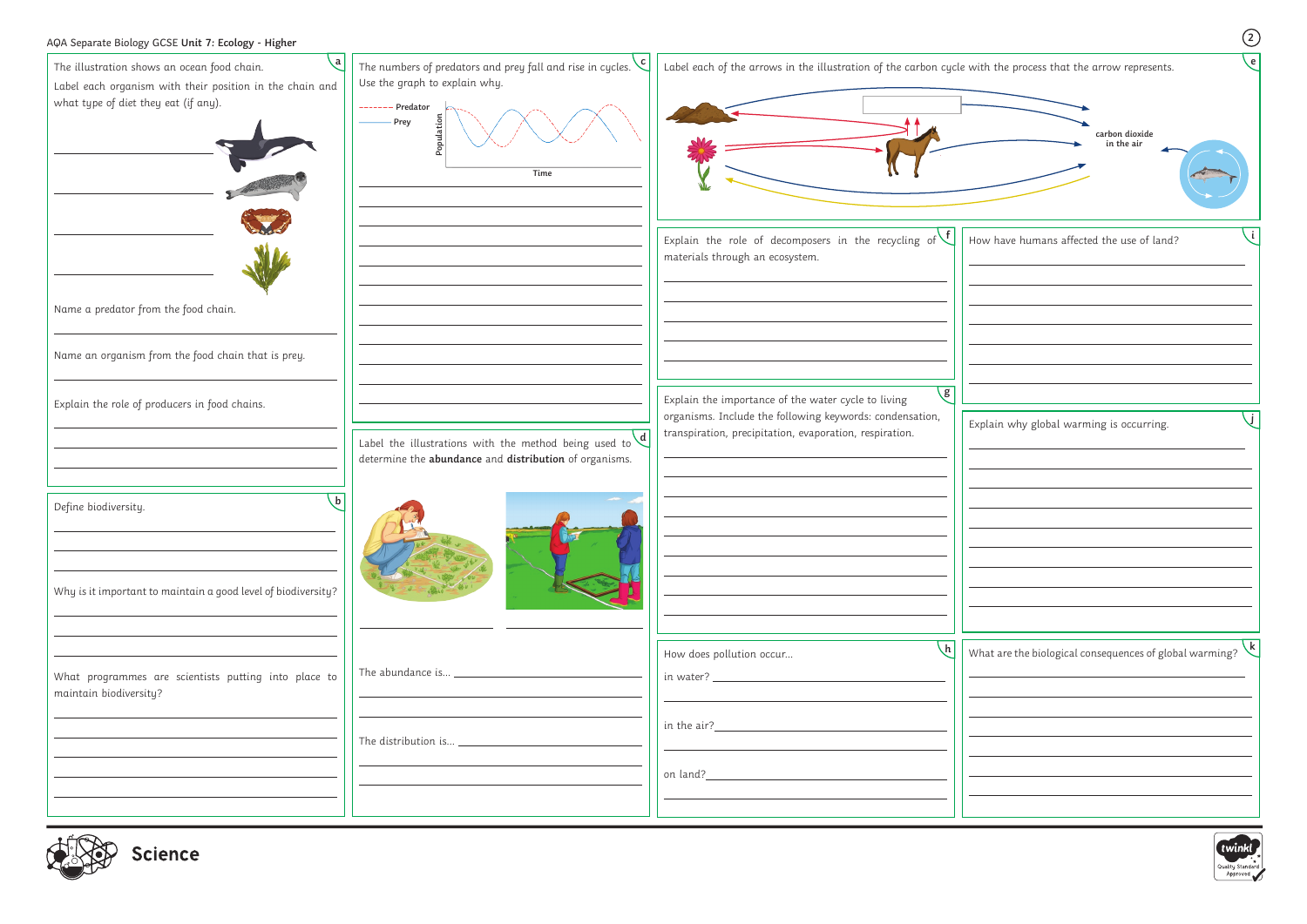| AQA Separate Biology GCSE Unit 7: Ecology - Higher                                                                                      |                                                                                                                                                                                                                                                                                               |                                                         |                                      |                                                                                                                          | $\odot$                                                                                     |
|-----------------------------------------------------------------------------------------------------------------------------------------|-----------------------------------------------------------------------------------------------------------------------------------------------------------------------------------------------------------------------------------------------------------------------------------------------|---------------------------------------------------------|--------------------------------------|--------------------------------------------------------------------------------------------------------------------------|---------------------------------------------------------------------------------------------|
| ∖a ∣<br>What is a decomposer?                                                                                                           | Write the following keywords next to the correct trophic $\left\langle \mathbf{e}\right\rangle$<br>levels below. There should be at least two key terms for<br>each level.<br>herbivores, secondary consumers, plants, algae, tertiary<br>consumers, primary consumers, carnivores, producers |                                                         |                                      | Explain how biomass can be lost between trophic levels. $\setminus$                                                      | Give three biological factors that are threatening $\sqrt{ }$<br>food security.             |
| For each of the conditions below, explain why it affects $\overline{b}$<br>the rate of decay of dead plants and animals.<br>temperature |                                                                                                                                                                                                                                                                                               |                                                         |                                      |                                                                                                                          |                                                                                             |
|                                                                                                                                         |                                                                                                                                                                                                                                                                                               |                                                         |                                      | How much of the energy that plants and algae take in $\setminus$<br>from light is transferred to the next trophic level? |                                                                                             |
| moisture                                                                                                                                | What is an apex predator?                                                                                                                                                                                                                                                                     |                                                         |                                      | How much biomass from each trophic level is transferred to<br>the level above it?                                        | How can we use fishing techniques to promote the $\binom{m}{m}$<br>recovery of fish stocks? |
|                                                                                                                                         |                                                                                                                                                                                                                                                                                               |                                                         |                                      |                                                                                                                          |                                                                                             |
| oxygen                                                                                                                                  | Organism<br>oak tree                                                                                                                                                                                                                                                                          | Draw a pyramid of biomass for the data shown.<br>Number | $\mathcal{g}$<br>Biomass (g)<br>5000 | Explain how the loss of biomass at each trophic level $\overline{U}$<br>affects the number of organisms at each level.   |                                                                                             |
|                                                                                                                                         | aphid<br>ladybird                                                                                                                                                                                                                                                                             | 1<br>10 000<br>200                                      | 1000<br>50                           |                                                                                                                          | Explain the role that biotechnology can play in achieving $\binom{n}{k}$<br>food security.  |
| c <br>What is compost used for?                                                                                                         |                                                                                                                                                                                                                                                                                               |                                                         |                                      |                                                                                                                          |                                                                                             |
| How do gardeners and farmers ensure the rapid production<br>of compost?                                                                 |                                                                                                                                                                                                                                                                                               |                                                         |                                      | How can farming techniques improve the efficiency of $\sqrt{k}$<br>food production?                                      |                                                                                             |
| How is one of the products from anaerobic decay useful? $\left\langle d \right $                                                        |                                                                                                                                                                                                                                                                                               |                                                         |                                      |                                                                                                                          |                                                                                             |
| $L^2(\mathbb{R})$                                                                                                                       |                                                                                                                                                                                                                                                                                               |                                                         |                                      |                                                                                                                          |                                                                                             |



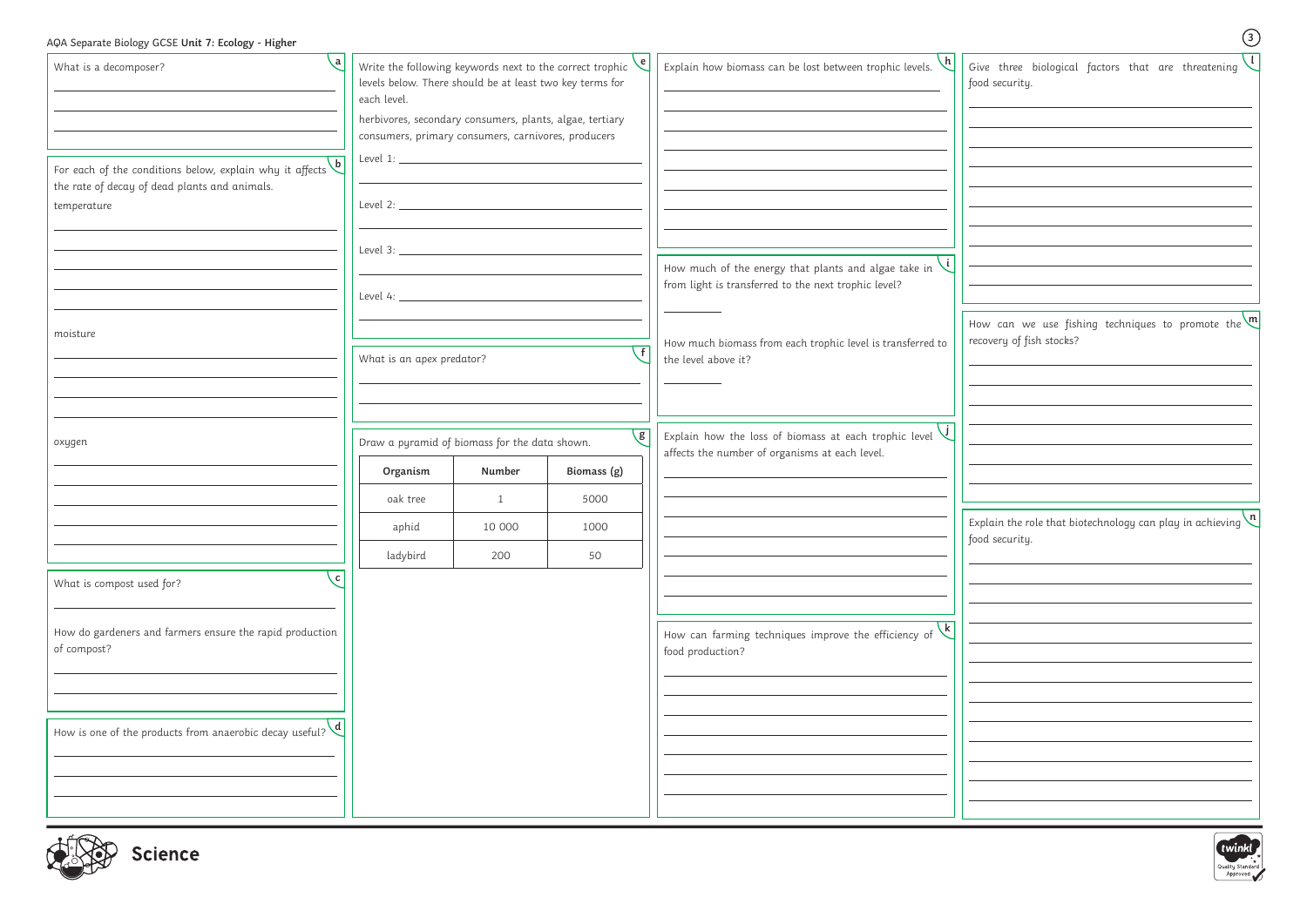# **<sup>1</sup>** AQA Separate Biology GCSE **Unit 7: Ecology - Higher Answers**

Define the following terms.

community: **All the populations of different organisms that live together in a habitat.**

stable community: **Where all the species and environmental factors are in balance so that population sizes remain stable.**

ecosystem: **A community and its habitat.**

population: **All the members of a single species that live in a habitat.**

interdependence:: **A network of relationships between different organisms in a community.**

biotic factor: **A living thing that affects the ecosystem.**

abiotic factor: **A non-living part of the environment that affects living organisms.**

Give three ways that animals and are interdependent. plants **b** 

When young male lions reach maturity, the older males kick them out of the pride. Explain which factors cause them to do this.

**If the males remain in the pride, they will compete for food, territory and mates with the older lions. The older males will be more likely to survive and reproduce without this competition.**



- **Any three of the following:**
- **• Plants produce food by photosynthesis.**
- **• Animals eat plants.**
- **• Animals eat other animals.**
- **• Animals pollinate plants.**
- **• Plants use animal waste for nutrients.**
- **• Animals use plant and animal materials for building nests or shelters.**
- **• Plants use animals for seed dispersal.**

**a**

**c**

Plants may have to compete with other plants.

Explain why plants may not grow as well on the forest floor when compared to a meadow.

**The plants will receive less light because the tree canopy will block most of it from reaching the floor. Light is needed to provide energy for photosynthesis; reduction of light will reduce photosynthesis and therefore the glucose needed for growth.**

**The plants will have to compete for space from the bigger trees and plants. The plant may not have enough space to grow, or enough space for a big root system to get water and nutrients. This means growth would be reduced.**

**The bigger trees would be better at getting water and mineral ions because they have large root systems. Water is needed for photosynthesis. The plants will get less water which will reduce photosynthesis and therefore the glucose required for growth.**

**Mineral ions are needed to produce larger molecules for growth. If the plant gets less of these, its growth will be reduced.**

> plain how animals that live in cold climates are apted to survive. **k**

> lions in the school field. The results are shown below. **l**

is the median of their data? **3 dandelions per m<sup>2</sup>** 

is the mean of their data? 2.6 dandelions per m<sup>2</sup>



Explain why grey squirrels are now the dominant species of squirrel across much of England and Wales.



**Grey squirrels outcompete the red squirrels for food because they eat more often on the ground. This means they are able to eat food that has fallen from the trees. They are also able to eat acorns as a food supply so they have more food available. This means that they are more likely to survive and reproduce than the red squirrel.**

Red squirrels are the native squirrel species in European woodlands. Grey squirrels were introduced to the UK in the late 19th century. Grey squirrels feed more often at ground level than red squirrels and are able to digest acorns, which the reds can't. Grey squirrels carry a deadly pox virus which does not affect them. **f**

**The grey squirrels brought the pox virus to the habitats when they were introduced. The red squirrels are not immune so the disease will have spread through the population and resulted in the loss of many red squirrels.**

**d**

List the factors that can affect a community under the correct headings below. **e**

| abiotic                                | biotic                 |
|----------------------------------------|------------------------|
| light intensity                        | availability of food   |
| temperature                            | new predators arriving |
| moisture levels                        | new pathogens          |
| soil pH                                | one species            |
| soil mineral content                   | outcompeting another   |
| wind intensity and                     |                        |
| direction                              |                        |
| carbon dioxide levels<br>for plants    |                        |
| oxygen levels (for<br>aquatic animals) |                        |

Give three examples of extreme environments.

- 1. **high temperature**
- 2. **high pressure**
- 3. **high salt concentration**

| g<br>In 2010, an oil spill off the coast of Mexico polluted 1100<br>miles of coastline. Explain how this will have affected the<br>marine plants that live on the floor of the ocean. |  |  |  |  |
|---------------------------------------------------------------------------------------------------------------------------------------------------------------------------------------|--|--|--|--|
| The sunlight cannot pass through the oil on the surface<br>of the water. The sunlight won't reach the plants so they<br>won't be able to photosynthesise. This means they won't       |  |  |  |  |
| be able to grow.                                                                                                                                                                      |  |  |  |  |
|                                                                                                                                                                                       |  |  |  |  |
| A student uses a 1m <sup>2</sup> quadrat to take 10 random readings of dande                                                                                                          |  |  |  |  |

Organisms that live in extreme environments are called **extremophiles**. **h**

**To increase energy transfer through their skin to the surroundings to help them cool down.**



**They have a small surface area to volume ratio and small ears to reduce energy transfer to the surroundings.**

Explain why most desert animals have a large surface area to volume ratio and large, thin ears. **j**

**They have thick layers of fat and fur for insulation.**

| $\sim$ conditional and dependence to the set of dimensional conditional the condition interest. The received divident section of $\sim$ |                                                      |  |  |  |  |                                                      |  |  |                          |
|-----------------------------------------------------------------------------------------------------------------------------------------|------------------------------------------------------|--|--|--|--|------------------------------------------------------|--|--|--------------------------|
|                                                                                                                                         |                                                      |  |  |  |  |                                                      |  |  | $\overline{\phantom{a}}$ |
| What is the range of their data? $1-5$ dandelions per m <sup>2</sup>                                                                    | What is the median of their data? 3 dandelions per r |  |  |  |  |                                                      |  |  |                          |
| What is the mode of their data? 3 dandelions per m <sup>2</sup>                                                                         |                                                      |  |  |  |  | What is the mean of their data? 2.6 dandelions per r |  |  |                          |

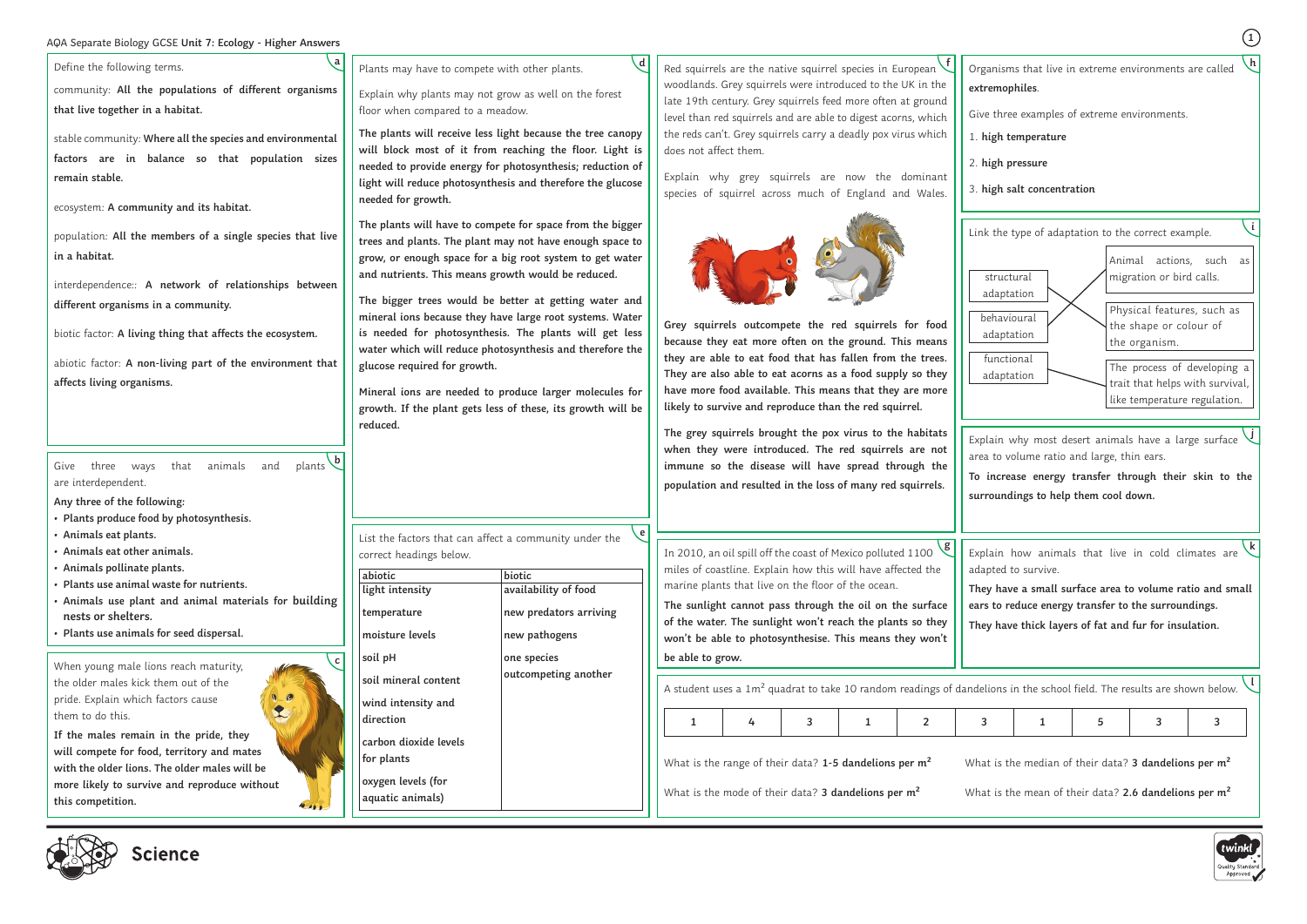# **<sup>2</sup>** AQA Separate Biology GCSE **Unit 7: Ecology - Higher Answers**

in water? **From sewage, fertiliser or toxic chemicals that**  in the air? **From smoke and acidic gases (sulfur dioxide and nitrogen oxides) which cause acid rain.** on land? **From landfill and toxic chemicals from farming.**  What are the biological consequences of global warming? **k Loss of habitat by flooding reduces biodiversity. Climate changes will affect the distribution of organisms and may cause the migration patterns of animals to change. Climate changes may mean some organisms are no longer able to survive and will become extinct. This reduces biodiversity.**  $\lfloor h \rfloor$ 



How does pollution occur…

**are washed or dumped into water.**

**Water vapour is lost from organisms to the atmosphere via transpiration and respiration. Other water drains into the oceans and evaporates.**

**The warm water vapour in the atmosphere condenses as it cools and forms clouds of water droplets. As these get heavier, they fall onto the land as rain, hail or snow. This is called precipitation. The water cycle therefore provides fresh water for plants and animals on land.** 

Explain why global warming is occurring.

**Deforestation reduces the rate at which carbon dioxide is removed from the atmosphere by photosynthesis. Burning the trees also releases carbon dioxide via combustion.**

**The land that has been cleared is often used for rice fields or cattle, both of these release methane into the atmosphere.**

**When peat is burnt as a fuel or used in gardens, carbon dioxide is released.**

**When fossil fuels are burnt in power stations, factories or vehicles, carbon dioxide is released into the atmosphere.**



Explain the role of decomposers in the recycling of **f** materials through an ecosystem.

Explain the importance of the water cycle to living organisms. Include the following keywords: condensation, transpiration, precipitation, evaporation, respiration. **g**

**Decomposers break down dead bodies and waste materials. They release mineral ions as waste products back into the soil and carbon dioxide back into the air. These can then be used by producers in the food chain.**

How have humans affected the use of land?

**Reduced the amount of land available to other organisms by building, quarrying, farming and putting waste into landfill.**

**Destroyed peat bogs which reduces biodiversity in those areas.**

**Large scale deforestation to provide land for cattle and rice fields, and growing crops for biofuels, reduces biodiversity.**

Name an organism from the food chain that is prey. **Either the seal or crab.**

Explain the role of producers in food chains.

**Producers use energy from sunlight to make glucose during photosynthesis. The glucose is used to synthesise molecules that add to the biomass of the organism.**



**b**

**i**

 $\overline{ij}$ 

determine the **abundance** and **distribution** of organisms.



The abundance is… **the number of species in an area.**

The distribution is… **how the number of species changes from one area to another.**



**quadrat transect**

The numbers of predators and prey fall and rise in cycles. Use the graph to explain why.

**When there is plenty of food available, the prey animals are able to grow and reproduce successfully. As a result, their numbers rise.** 

**This means there is plenty of food available for the predators, so they can grow and reproduce successfully. Their numbers increase shortly afterwards.**

**The large number of predators around to eat the prey cause the prey numbers to fall.**

**The reduced number of prey means there is less food for the predators, so their numbers begin to fall too.** 

**A reduced number of predators, and lots of food available because there are fewer animals around, means the prey are able to grow and reproduce so their numbers rise again.**

Label the illustrations with the method being used to d



# Define biodiversity.

**The variety of all the different species of organisms within an ecosystem.**

Why is it important to maintain a good level of biodiversity? **It reduces the dependence of one species on another for food, shelter and the maintenance of the physical environment.**

What programmes are scientists putting into place to maintain biodiversity?

- **1. Breeding programmes for endangered species.**
- **2. Protection and regeneration of rare habitats.**
- **3. Reintroduction of field margins and hedgerows.**
- **4. Reduction of deforestation and carbon dioxide emissions.**
- **5. Recycling resources.**